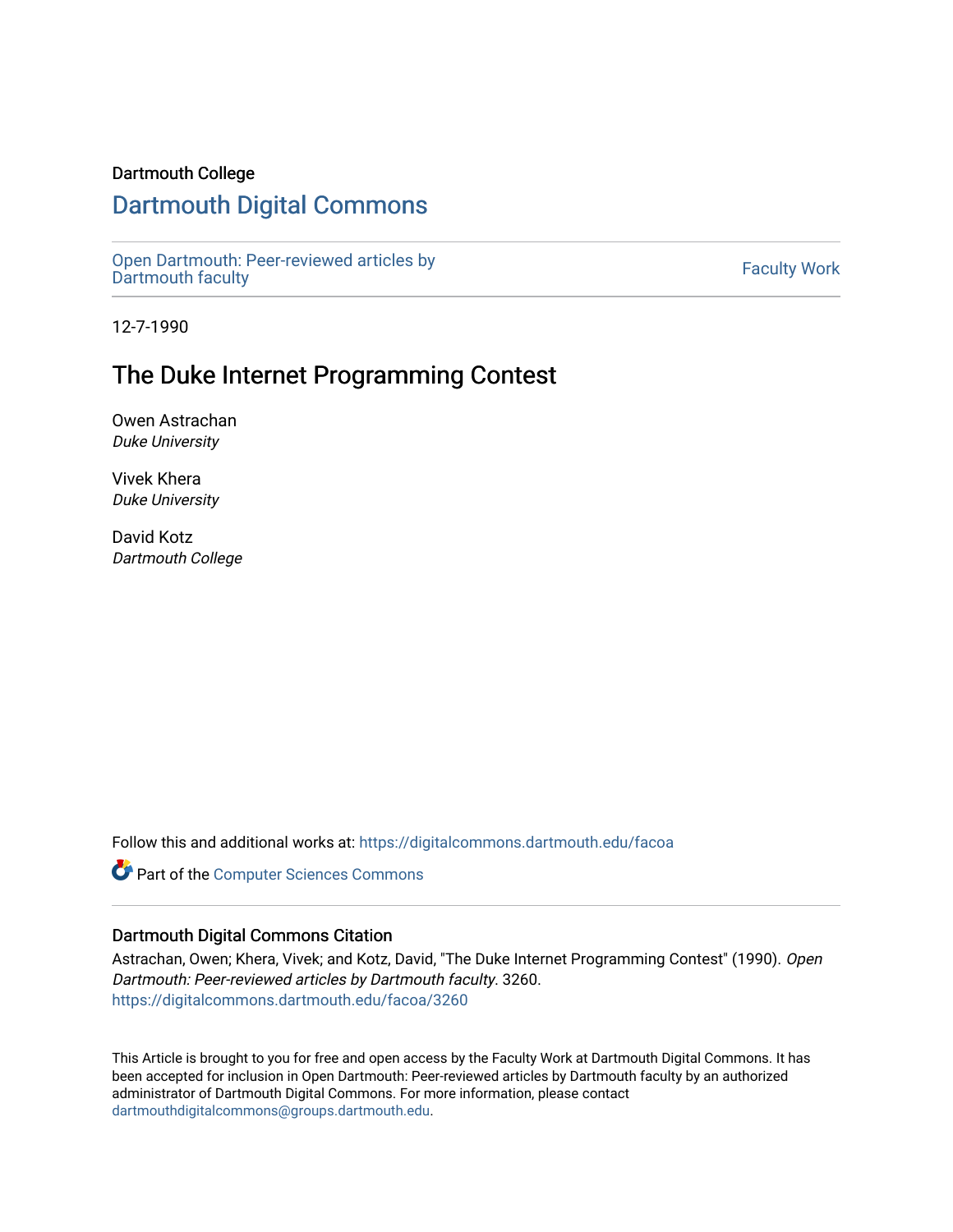### The Duke Internet Programming Contest

Owen Astrachan Vivek Khera David Kotz

Department of Computer Science Duke University Durham North Carolina 

December 7, 1990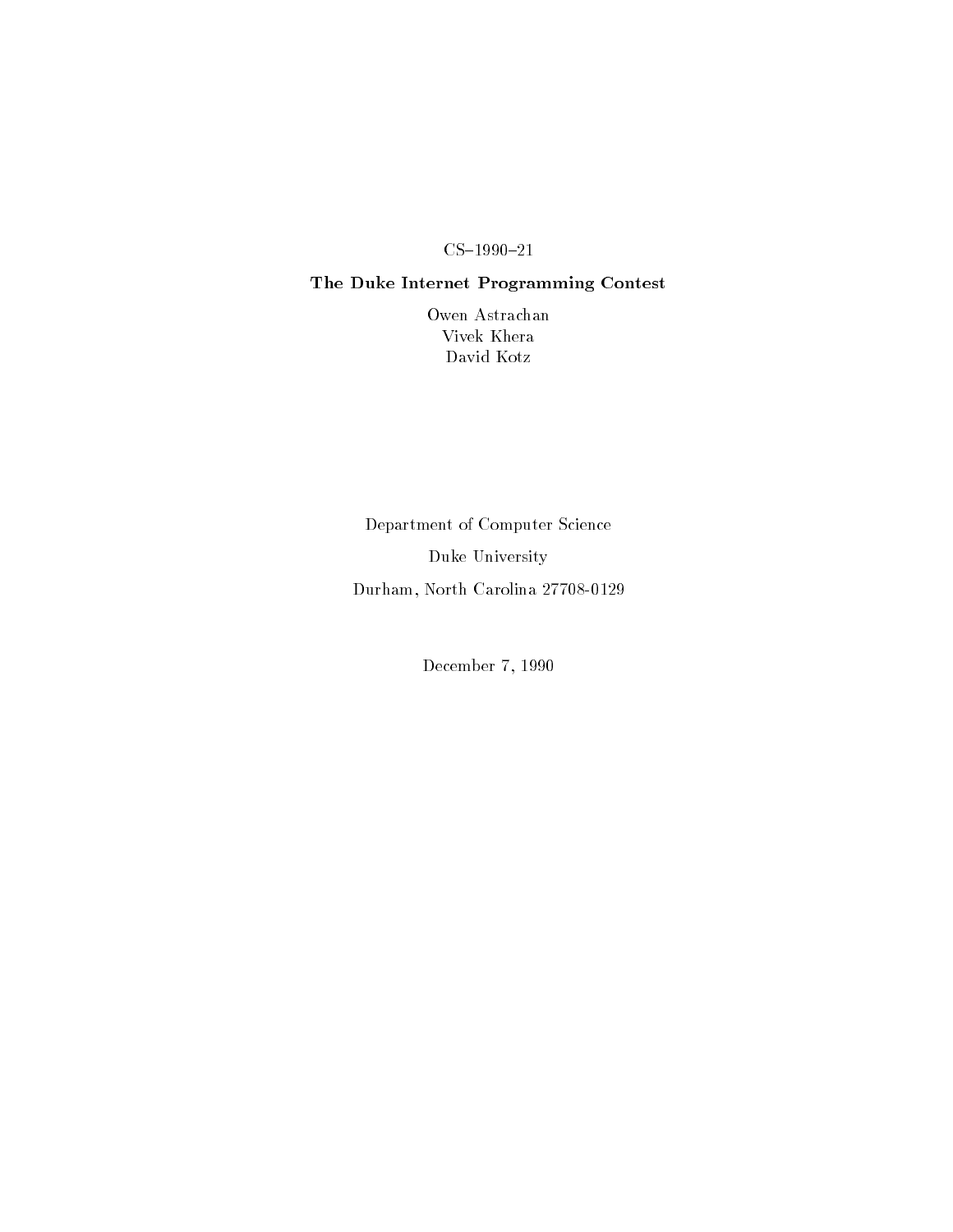# The Duke Internet Programming Contest

Owen Astrachan Vivek Khera David Kotz

december - December - December - December - December - December - December - December - December - December -

On the evening of October 23, 1990, electronic mail messages started to pour into the computers at the Duke University Computer Science Department Teams of programmers from all over the world were registering to compete in the first global (as far as the authors are aware) programming contest to be held on the Internet During the three hour competition modeled after the annual ACM scholastic programming contest, 60 teams from 37 institutions in 5 countries attempted to solve a set of six programming problems using C or Pascal Their solutions were sent by electronic mail to Duke, where their programs were judged and the results returned by electronic mail. At the conclusion of the contest, 330 program submissions had been judged and 65 clarification requests were answered

### Introduction  $\mathbf 1$

Our contest was inspired by and modeled after the ACM scholastic programming contest Regional ACM competitions take place every fall in most of the ACM regions around the world with finals held in the spring at the ACM Computer Science Conference. We decided that it would be fun to have a contest that did not involve any travel for the teams and would include people not usually allowed to compete in the ACM contest (e.g., faculty). We also wanted to allow an unlimited number of teams to participate. With these goals in mind we "advertised" the contest over one electronic the many electronic groups distributed throughout the world comp-clear product the world compwas sent only one week before the contest was scheduled to take place, but local considerations precluded a longer interim. There was enthusiastic response from schools around the world: United States, Canada, Sweden (where the competition began at midnight!), Australia, and New Zealand. Indeed, far more teams responded than we had anticipated.

<sup>.</sup> The authors (in alphabetic order) are all from Duke University, and may be reached by electronic mail as viases . uure . euu, riterases . uure . euu, allu uirses . uure . euu, lespectively.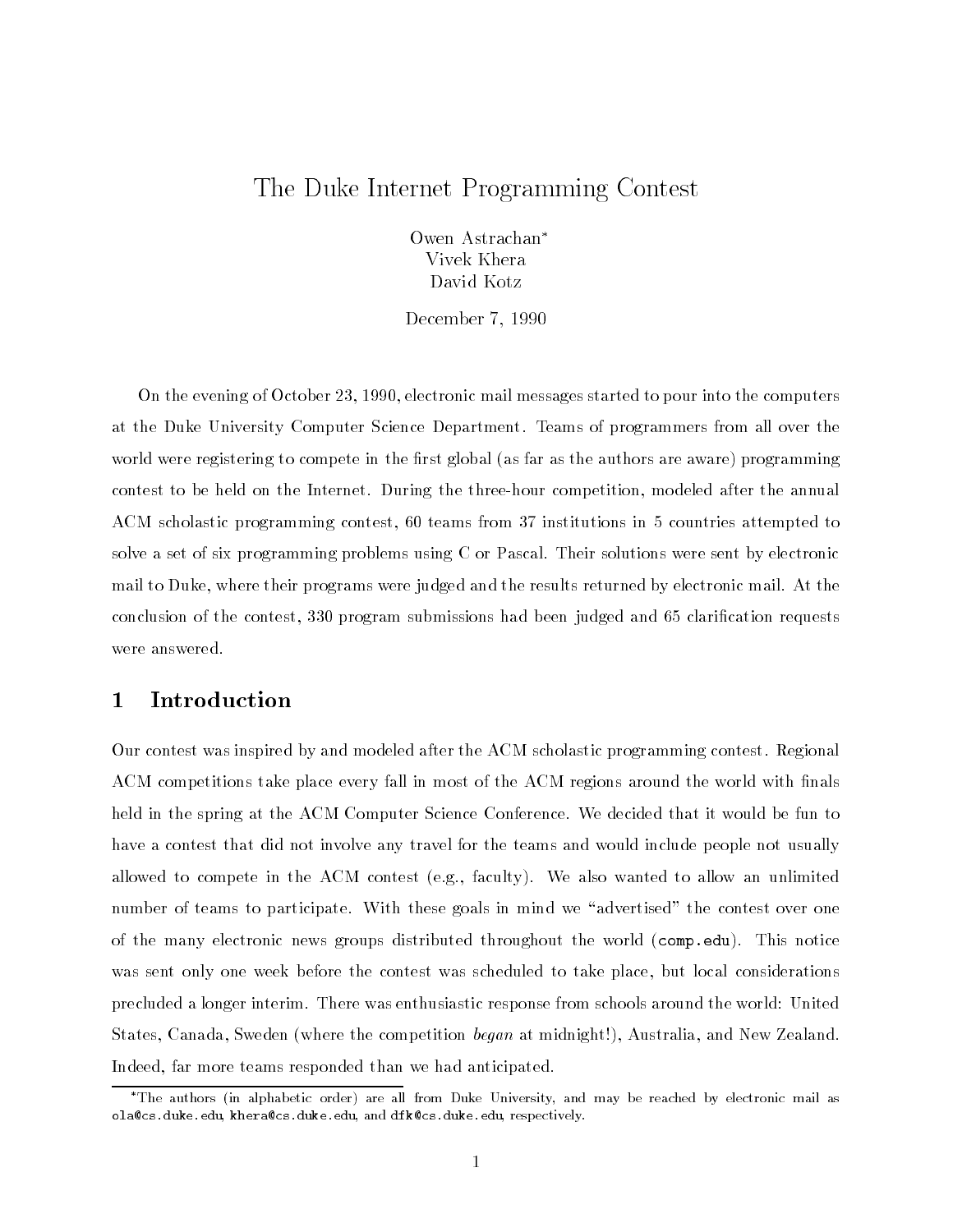Each team consisted of up to four members using one computer terminal (of any type; the limit was one keyboard). Teams were given a set of six programming problems at the beginning of the contest, and were to solve as many as possible in the three hours allotted by writing programs in either C or Pascal.<sup>1</sup> When teams had a program ready, the source code was submitted to the judges at Duke via electronic mail The judges at Duke ran the program on test data that was not known to the contestants and examined only the output The judges responded to each program submission with a message such as "correct", "incorrect output", or "runtime error". With a fast response from the judges, teams were able to fix "incorrect" programs and resubmit them, sometimes several times before the contest ended The team that solved the most problems in the three hour contest won, with ties broken by the total amount of time used to solve the problems. The problems are summarized in Appendix A. The complete problem set, including full problem descriptions, rules. solutions and the ocial test data is available by anonymous ftp from cs-duke-edu in the 
le distmiscacmcontestproblems-tar-<sup>Z</sup>

### $\overline{2}$ Logistics

Each site participating was expected to have a contest administrator to install the needed software and to make printed copies of the problems The administrator was the contact person to whom all presentest mailings were sented these mailings included functions function and software for software for submitting problems, and the guidelines for participating. These items were sent several days prior to the date of the contest The problem set was sent to the administrator the day before the contest with instructions to keep it secret

Prior to the start of the contest, the contestants knew only that they would be given three to ten problems and that the contest would last three hours

We selected a start time that was convenient for us since we initially had intended for the contest to include a few schools on the East Coast. Instead, the contest grew quickly to include schools from around the world. The contest start time posed a problem for a few sites in Europe, causing a team from the Netherlands to drop out. The team from Sweden, however, was enthusiastic about the late starting time

we supported the Sun C compiler, the Gnu C compiler, and the Sun (Berkeley) Pascal compiler. "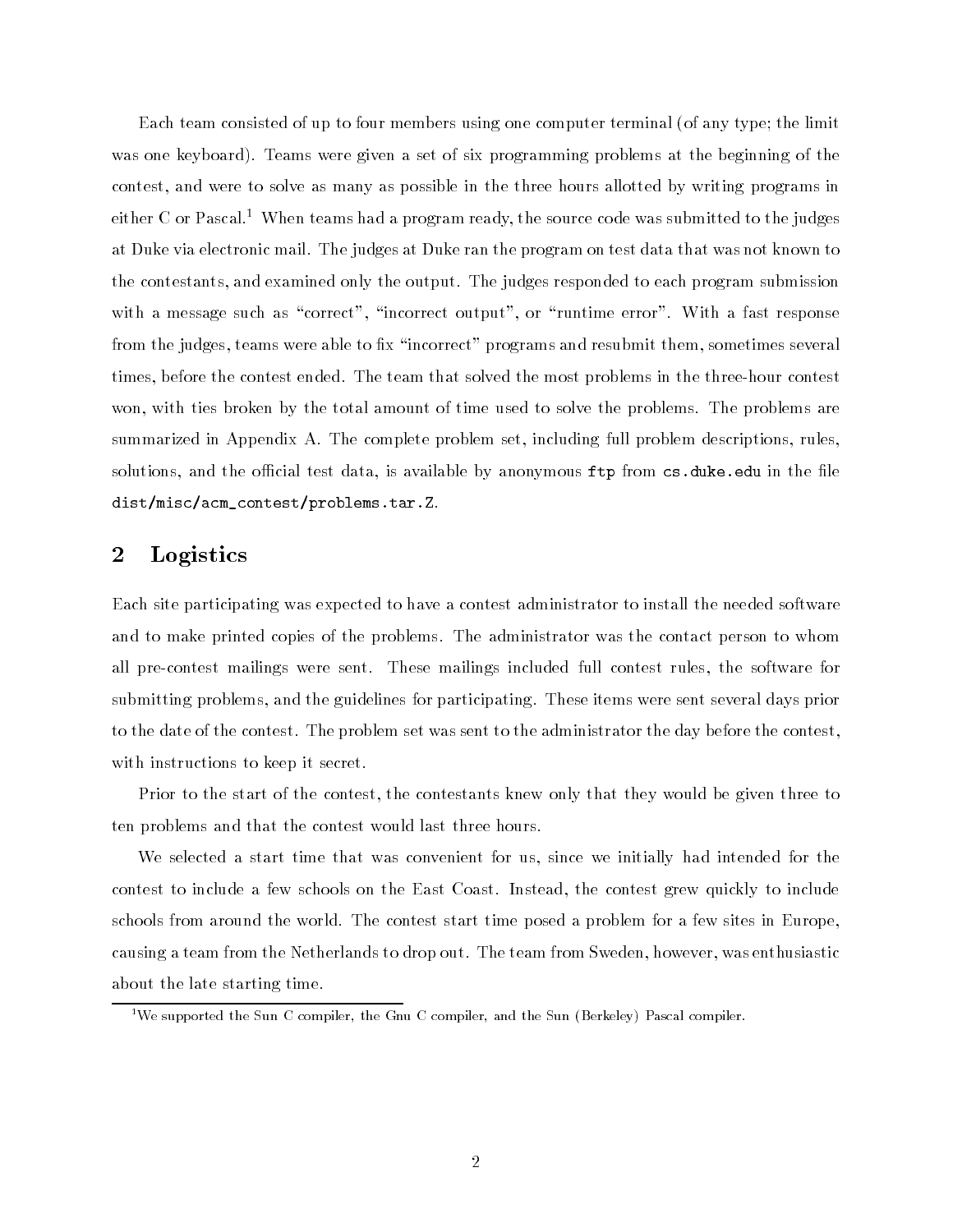#### **Contest Results** 3

The results of the contest are shown in Tables 1 and 2. The top 10 overall teams are also shown in Table 3. No prizes were awarded, other than "bragging rights" to the winning team. The teams were divided into three divisions for scoring purposes

 $\blacksquare$  . The team members are undergraduates or high school students.

- At least two undergraduates
- No member with more than two years in grad school
- No member with a Master's or Ph.D. degree

**III** Open professors of a stand upper follow that a students others for the studies of the studies of the studies

Teams are ranked first by the number of problems solved, and then by the amount of time used to solve the problems (not shown).

### Implementation issues

the support software for the contest was written as written (the contest was the contest was supported to the on a Sun 4 server. At the judges' machine, the receipt, unpacking, compiling, running, and initial testing of program submissions was completely automatic. Careful specification of the problems allowed our software to easily test a submitted program's output for correctness. Only when a submission appeared to be incorrect was it necessary for a human judge to intervene and decide on a score Concurrency control was built into the software to allow several people to act as judges or to answer questions. Recording and reporting the score (again, via e-mail) was also automated.

Contestants used csh programs provided by us to register, submit programs for judging, and submit questions for clarification. Thus, some form of Unix was run by all teams participating in the contest Portability of our scripts was a problem at only one or two sites Sites also needed a fast electronic mail connection to the Internet in particular to Duke University

Since the time taken to solve a problem determined how teams placed, we needed to develop a method for estimating this time that was fair to all teams To be fair to teams that had a slow mail

<sup>-</sup>Teams that submitted no problems are omitted from these charts since some teams were from invalid orduplicate registrations. Teams in a tie are given the same rank and listed alphabetically.

<sup>&</sup>quot;Our contest software can be obtained by anonymous ftp to cs.duke.edu in the nie  $dist/misc/acm\cdot context/run-a\cdot context.tar.Z.$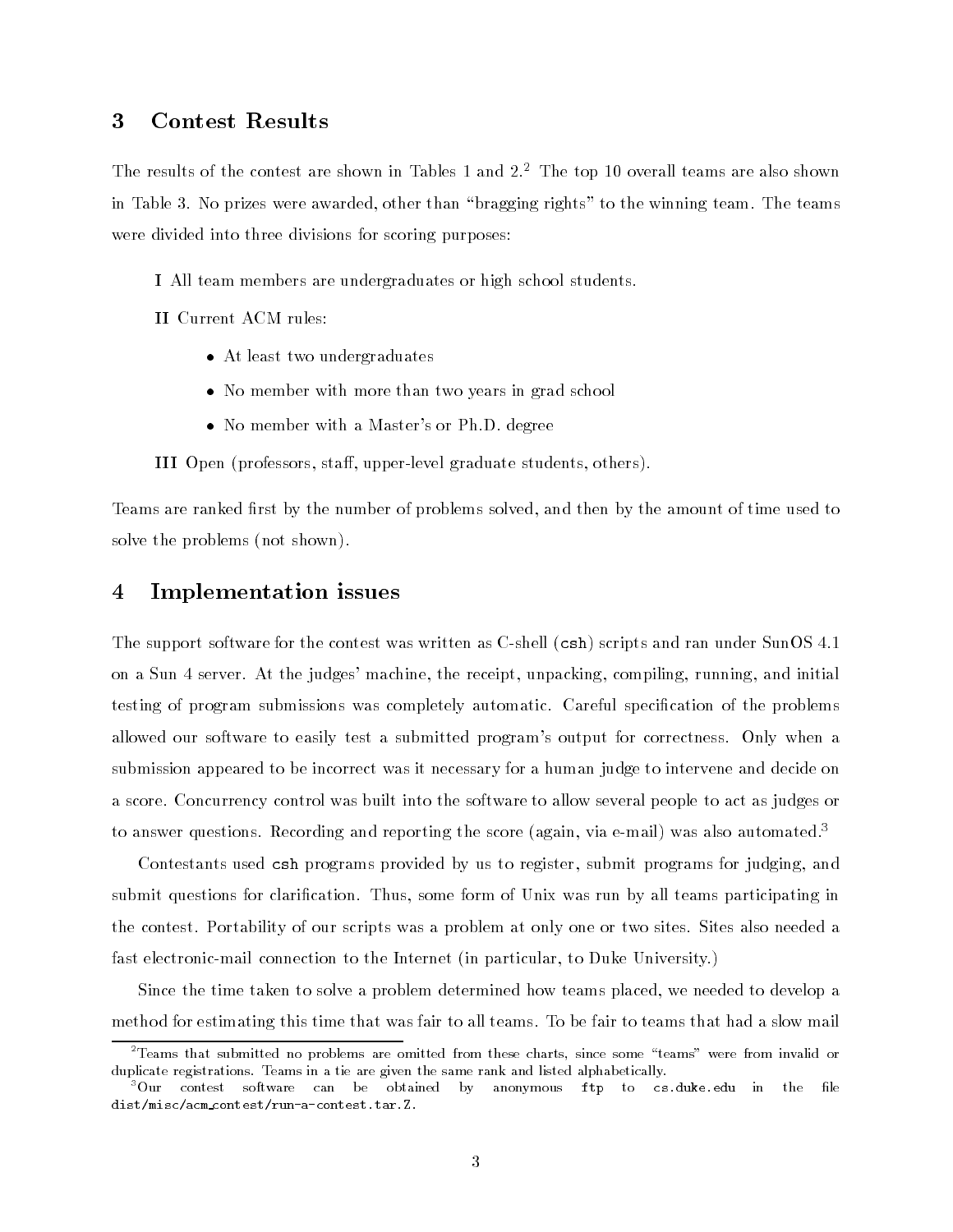|                  |                  | Division I: Undergraduates Only         |                        |  |
|------------------|------------------|-----------------------------------------|------------------------|--|
| Rank             | Problems         | Institution                             | Team Name              |  |
|                  | Solved           |                                         |                        |  |
| 1                | $\mathbf 5$      | Carnegie-Mellon University              | Brand X                |  |
| $\overline{2}$   | $\sqrt{3}$       | Williams College                        | <b>Brain Lecture</b>   |  |
| 3                | $\sqrt{2}$       | St. Olaf College                        |                        |  |
| 4                | $\sqrt{2}$       | Carnegie-Mellon University              | Geeks                  |  |
| 5                | $\sqrt{2}$       | Old Dominion University                 |                        |  |
| 6                | $\sqrt{2}$       | Acadia University                       |                        |  |
| 7                | $\sqrt{2}$       | Case Western Reserve University         |                        |  |
| 8                | $\sqrt{2}$       | University of Alabama                   |                        |  |
| $\boldsymbol{9}$ | $\sqrt{2}$       | Williams College                        | Random Nerds           |  |
| 10               | $\mathbf{1}$     | University of Sydney                    | Gonfaloniers           |  |
| 11               | $\mathbf 1$      | Armstrong State College                 |                        |  |
| 12               | $\mathbf 1$      | Rice University                         | Rice Harricana         |  |
| 13               | 1                | University of California, Los Angeles   | Team 4                 |  |
| 14               | 1                | University of California, Los Angeles   | Team 3                 |  |
| 15               | $\mathbf 1$      | University of Missouri, Rolla           |                        |  |
| 16               | $\mathbf 1$      | Emory University                        | Team 1                 |  |
| 17               | 1                | University of British Columbia          | Robocoders             |  |
| 18               | $\mathbf 1$      | Carnegie-Mellon University              | $KDR+XO$               |  |
| 19               | $\boldsymbol{0}$ | Augusta College                         |                        |  |
| 19               | $\boldsymbol{0}$ | <b>Bucknell University</b>              |                        |  |
| 19               | $\boldsymbol{0}$ | Carnegie-Mellon University              | Freshman Desklamp Team |  |
| 19               | $\boldsymbol{0}$ | Rice University                         | Death by 212           |  |
| 19               | $\boldsymbol{0}$ | University of Pennsylvania              | Ugrads                 |  |
| 20               | $\boldsymbol{0}$ | Carnegie-Mellon University              | Nemesis                |  |
|                  |                  | Division II: Current ACM Rules          |                        |  |
| Rank             | Problems         | Institution                             | Team Name              |  |
|                  | Solved           |                                         |                        |  |
| 1                | $\overline{4}$   | Duke University                         | Team 1                 |  |
| $\sqrt{2}$       | $\sqrt{3}$       | Michigan State University               | Students               |  |
| 3                | 3                | University of Virginia                  |                        |  |
| 4                | $\sqrt{3}$       | New Mexico Tech                         | Team 1                 |  |
| 5                | 3                | Stanford University                     |                        |  |
| 6                | $\sqrt{3}$       | University of Sydney                    | Hons                   |  |
| 7                | $\overline{2}$   | University of Oregon                    | Team 1                 |  |
| 8                | $\overline{2}$   | California State University, Sacramento |                        |  |
| 9                | 1                | Emory University                        | Team $\sqrt{2}$        |  |

## Table Results for Duke Internet Programming Contest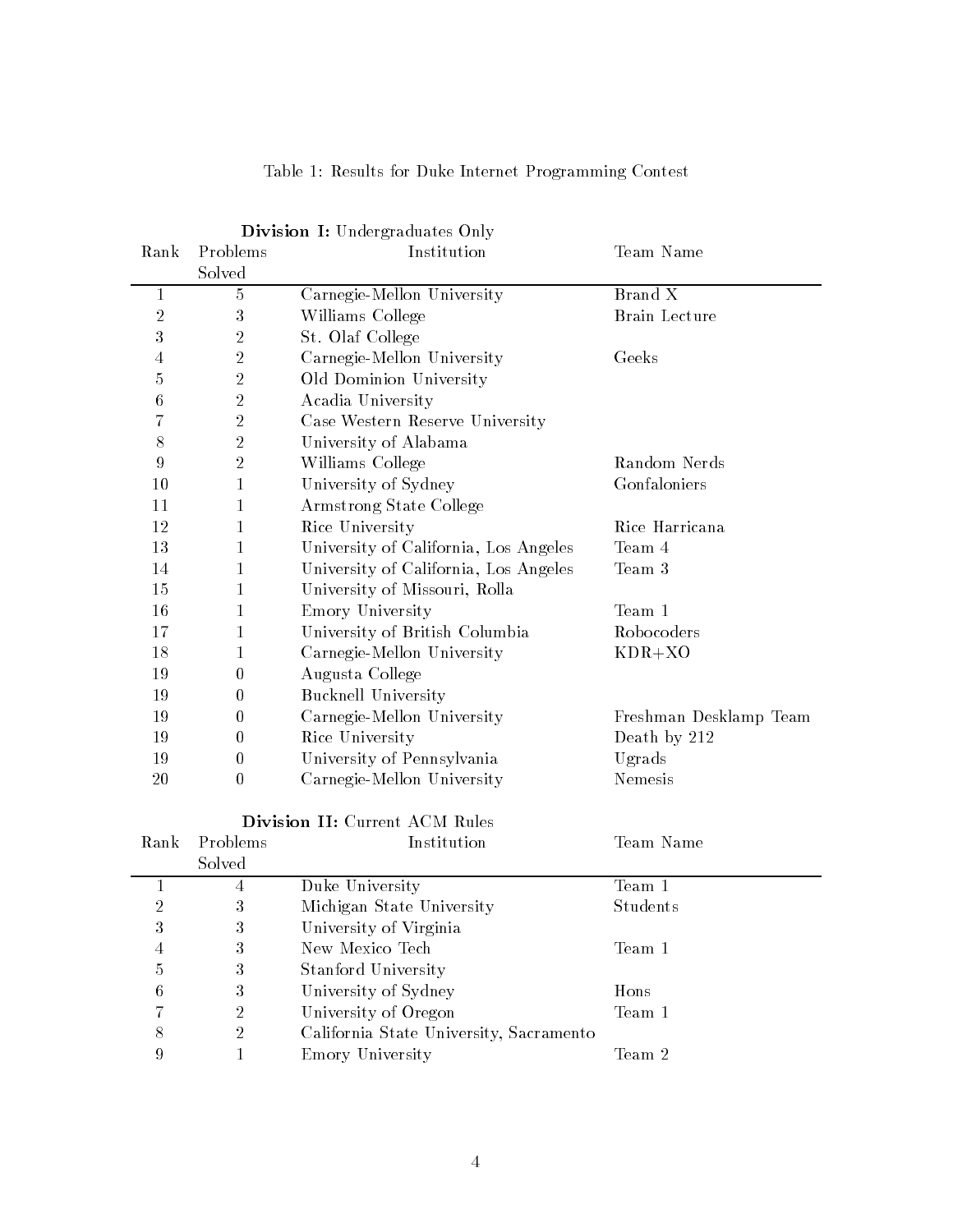| Division III: Open teams |                  |                                          |                            |  |  |  |
|--------------------------|------------------|------------------------------------------|----------------------------|--|--|--|
| Rank                     | Problems         | Institution                              | Team Name                  |  |  |  |
|                          | Solved           |                                          |                            |  |  |  |
| $\mathbf 1$              | 6                | University of Maryland                   | Defending National Champs! |  |  |  |
| $\overline{2}$           | 4                | University of Tennessee                  |                            |  |  |  |
| $\sqrt{3}$               | $\overline{4}$   | University of Maryland                   | Terrapins                  |  |  |  |
| 4                        | 4                | Carnegie-Mellon University               | Saint James squad          |  |  |  |
| 5                        | 4                | University of Maryland                   | Kardiak Papa and Kids      |  |  |  |
| 6                        | $\overline{4}$   | University of California, Los Angeles    | Team 1                     |  |  |  |
| $\overline{7}$           | $\sqrt{3}$       | Georgia Tech                             | <b>BuzzNU</b> Gians        |  |  |  |
| 8                        | $\sqrt{3}$       | University of Colorado, Boulder          |                            |  |  |  |
| 9                        | $\sqrt{3}$       | Sun Microsystems, Rocky Mountain         |                            |  |  |  |
| 10                       | $\sqrt{3}$       | University of Southwestern Louisiana     |                            |  |  |  |
| 11                       | 3                | University of Canterbury, New Zealand    | $/\text{dev}/\text{null}$  |  |  |  |
| 12                       | $\sqrt{3}$       | University of California, Los Angeles    | Team 2                     |  |  |  |
| 13                       | $\sqrt{3}$       | Williams College                         | Berkshire BugBusters       |  |  |  |
| 14                       | $\sqrt{3}$       | University of Sydney                     | LUDs                       |  |  |  |
| 15                       | $\sqrt{3}$       | Duke University School of Engineering    | Faculty/Staff Team         |  |  |  |
| 16                       | $\sqrt{3}$       | University of Oregon                     | Team 2                     |  |  |  |
| 17                       | $\overline{2}$   | Linkoping University, Sweden             |                            |  |  |  |
| 18                       | 1                | Trinity College                          |                            |  |  |  |
| 19                       | 1                | Michigan State                           | Faculty                    |  |  |  |
| 20                       | 1                | Florida International University         | Team 1                     |  |  |  |
| 21                       | $\mathbf{1}$     | University of North Carolina, Greensboro |                            |  |  |  |
| 22                       | $\mathbf{1}$     | Florida International University         | Team 2                     |  |  |  |
| 23                       | $\boldsymbol{0}$ | Duke University                          | Team 2                     |  |  |  |
| 23                       | $\boldsymbol{0}$ | Naval Postgraduate School                |                            |  |  |  |
| 23                       | $\boldsymbol{0}$ | New Mexico Tech                          | Team 2                     |  |  |  |
| 23                       | $\boldsymbol{0}$ | Ohio State University                    |                            |  |  |  |
| 23                       | $\theta$         | Rice University                          | Next Month's Rent          |  |  |  |
|                          |                  |                                          |                            |  |  |  |

Table 2: Results for Duke Internet Programming Contest, continued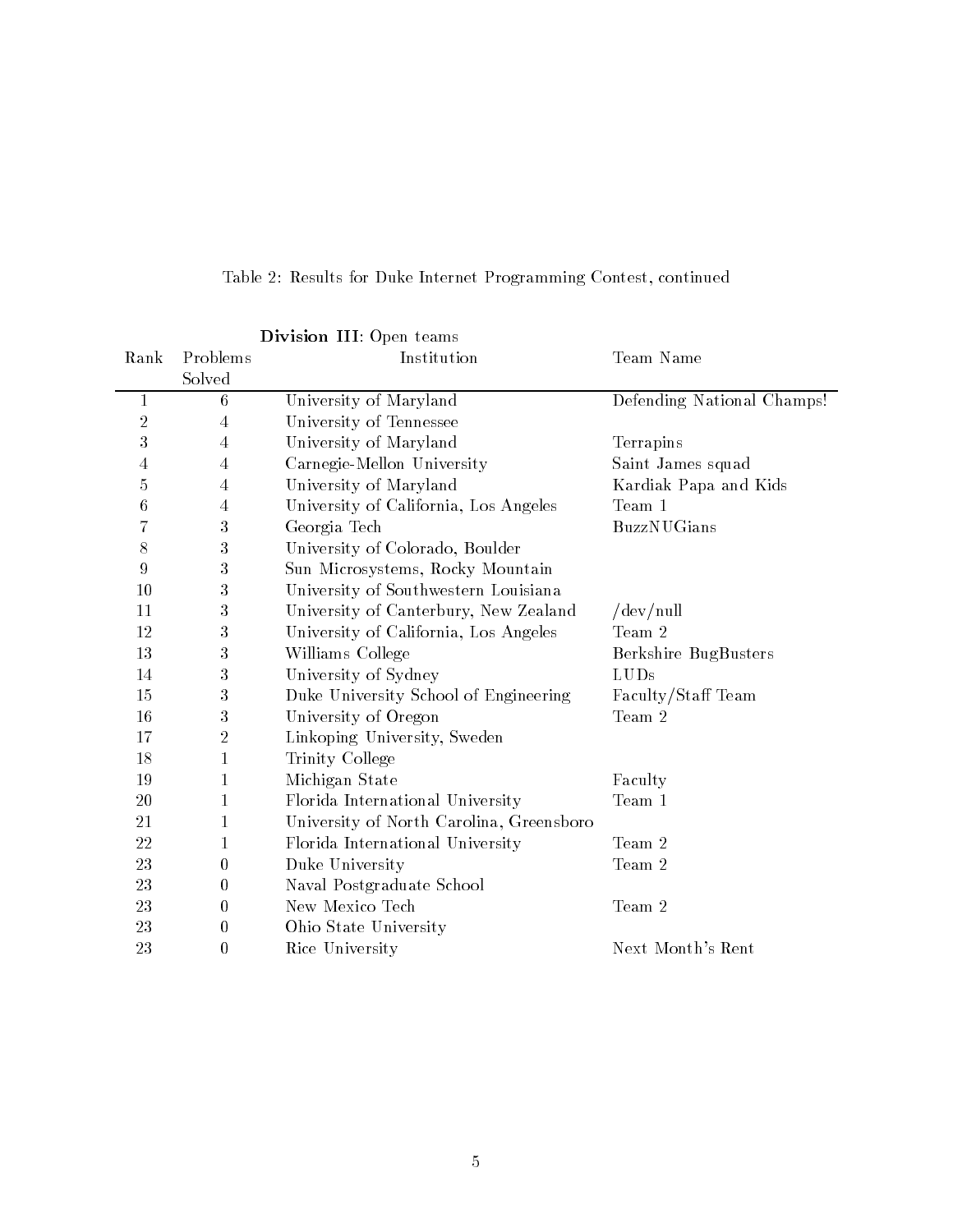| Problems<br>Rank |        | Institution                           | Team Name                  |  |
|------------------|--------|---------------------------------------|----------------------------|--|
|                  | Solved |                                       |                            |  |
|                  | 6      | University of Maryland                | Defending National Champs! |  |
| $\overline{2}$   | 5      | Carnegie Mellon University            | Brand X                    |  |
| 3                | 4      | University of Tennessee               |                            |  |
| 4                | 4      | University of Maryland                | Terrapins                  |  |
| 5                | 4      | Carnegie Mellon University            | Saint James squad          |  |
| 6                | 4      | Duke University                       | Team 1                     |  |
|                  | 4      | University of Maryland                | Kardiak Papa and Kids      |  |
| 8                | 4      | University of California, Los Angeles | Team 1                     |  |
| 9                | 3      | Michigan State University             | students                   |  |
| 10               | 3      | Georgia Tech                          | <b>BuzzNU</b> Gians        |  |

Table 3: Top ten teams, overall

connection to Duke, we used the submission time, rather than receipt time, in scoring programs Since we assumed that each site started the contest when their local system clock reached the appointed start time, the use of the submission time is valid since the only measure that affects scoring is the elapsed time taken to solve a problem. We used Universal Time (GMT) for all time values, to handle multiple time zones. We ignored clock skew; although a message occasionally appeared to arrive before it had been sent, this was not a significant problem.

We depended on the integrity of the contestants for the success of the contest. We used only simple and relatively minor mechanisms to prevent people from cheating or disrupting the contest Since we presumed that the participants were taking part in the contest for enjoyment, we did not think that strong protection mechanisms were warranted (nor did we want to take the time needed to develop such mechanisms

Although most of the contest ran smoothly, there were a few small problems. One team's program submissions were incorrectly timestamped, and another team's submissions were lost in the mail due to incorrect porting of the submission software One team entered an invalid electronic mail address, causing all mail to their team (and all mail sent to all teams simultaneously) to be lost. Some computers' clocks were faster than ours, which caused the scoring program to incorrectly apply penalties in certain cases All of these minor problems were repaired manually during the contest and did not affect the final outcome.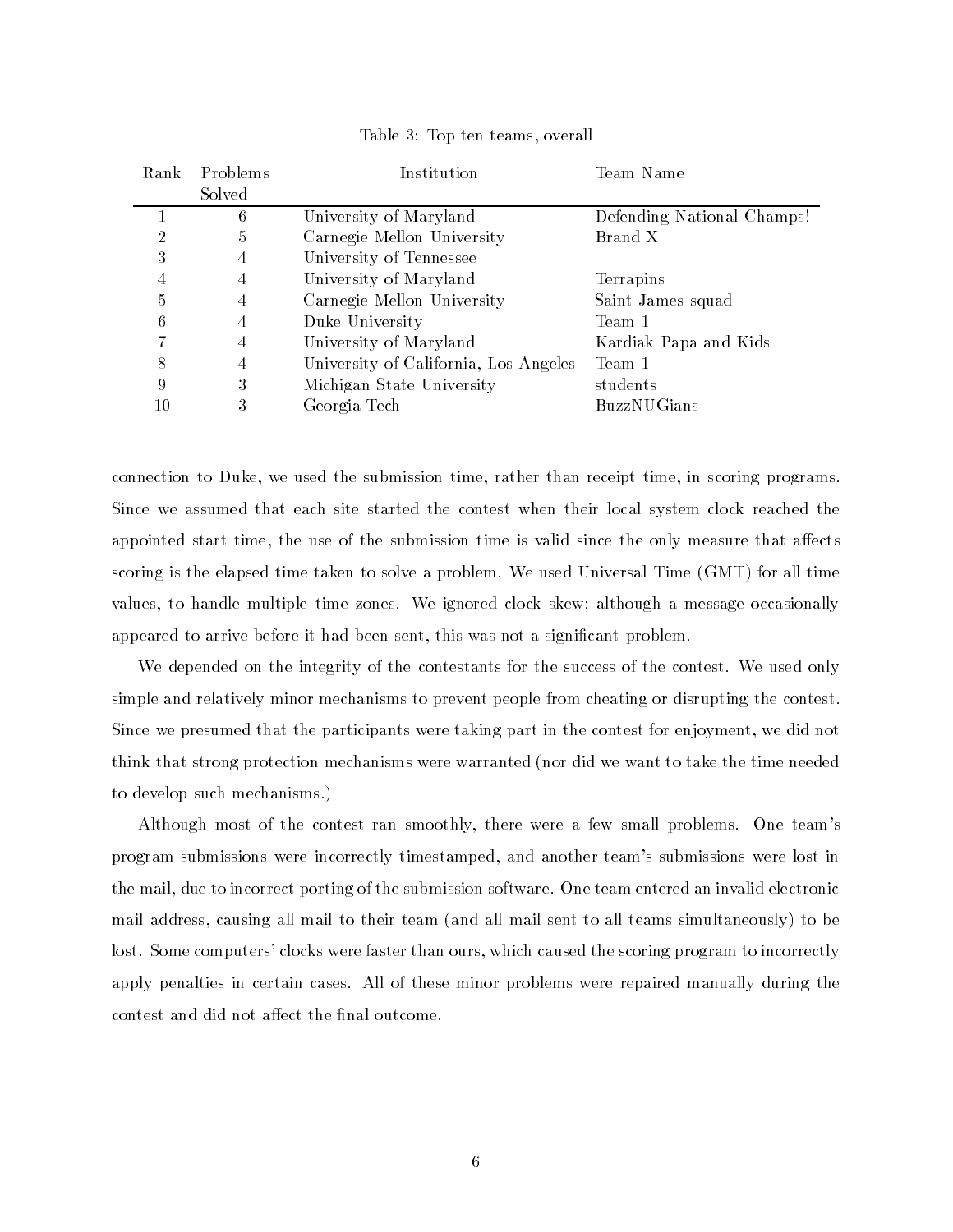### $\overline{5}$ Performance

There are two performance issues to consider when running a real time contest on the Internet First, electronic mail is a slow (and highly variable) communication mechanism. We chose it because of its wide ranging availability and ease of use Any mechanism that was more complex than mail would have required much more programming and development on our part, and would have been much less portable. Since the point of the contest was to have fun, and not to compete for large prizes we were only concerned that the communication delays were short enough to make the contest feasible, if not fair.

The cumulative distribution of the mail propagation delays is plotted in Figure 1. Although there were a few messages that took a long time to arrive, nearly all of them arrived in less than five minutes; some sites had a mail delay of under 15 seconds. The negative times come from sites whose system clocks were ahead of ours. Two long times (more than two hours) are not shown. and are due to a system crash at the sender's site.

The other performance issue is in judging: a significant number of programs must be scored quickly by a few judges to provide a quick turnaround time for the contestants Quick turnaround of incorrect programs is important to enable teams to fix their program and resubmit it. Once a program arrived, we were able to judge it quickly, as shown in Figure 2. Most of the long judging  $\mathbf{v} = \mathbf{v}$ clock minutes, since we knew there was a fast solution to all of our problems), or at the end of the contest when we were swamped with last minute submissions Using several judges simultaneously we could receive, judge, and return several programs per minute. Further automation could improve the judging time

We received many positive comments about the contest and are gratified that it was successful. We thank the Department of Computer Science at Duke University for allowing us to use the computing resources we needed to run the contest

In all, our Internet programming contest was fun for all involved, and ran smoothly, considering the diversity of people and machines involved Post contest enthusiasm ran high and several institutions have expressed an interest in "hosting" the next Internet contest. We expect there to be another such contest sometime in the near future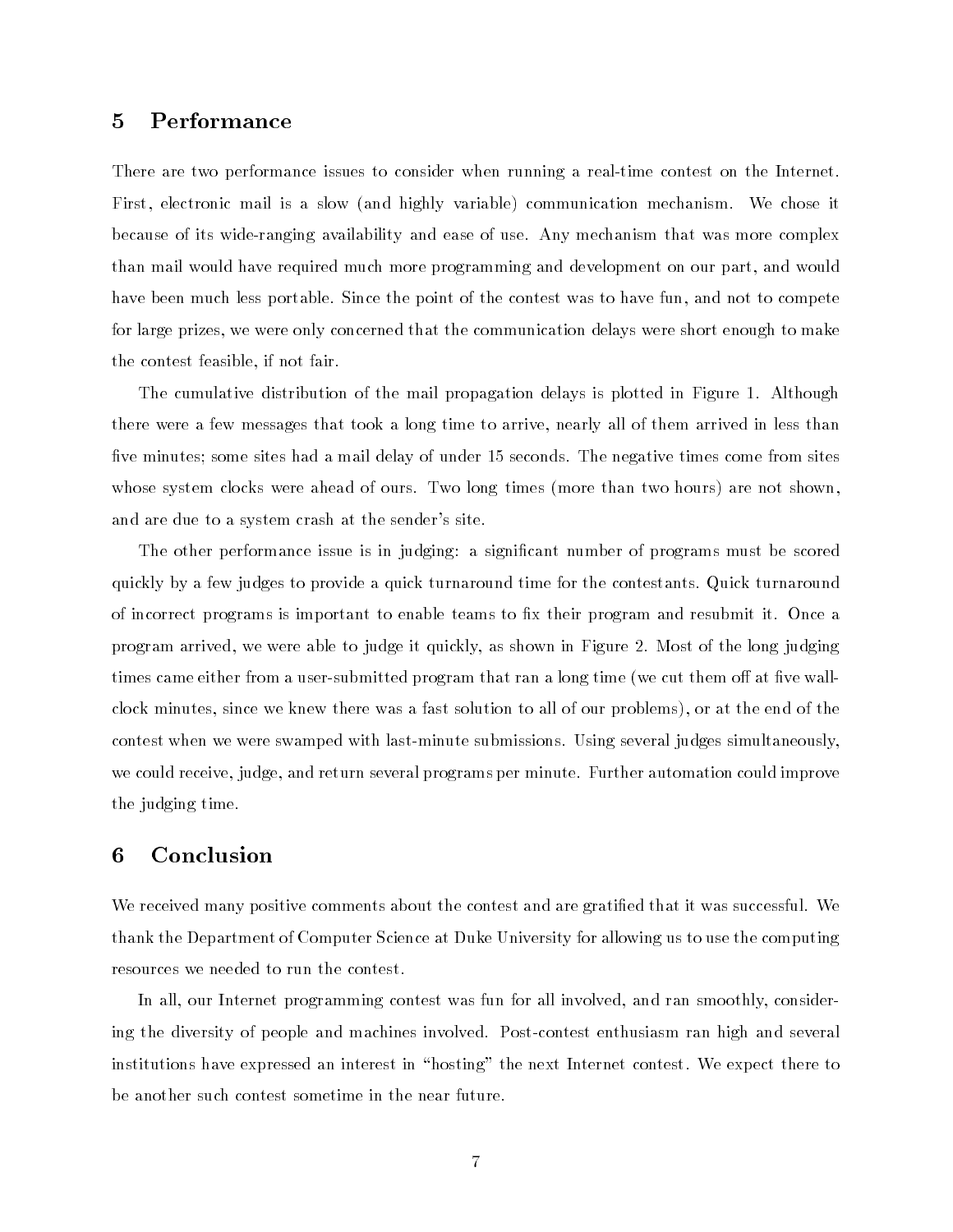## Acknowledgements

Many thanks to Lars Nyland and Dania Egedi for their help during the contest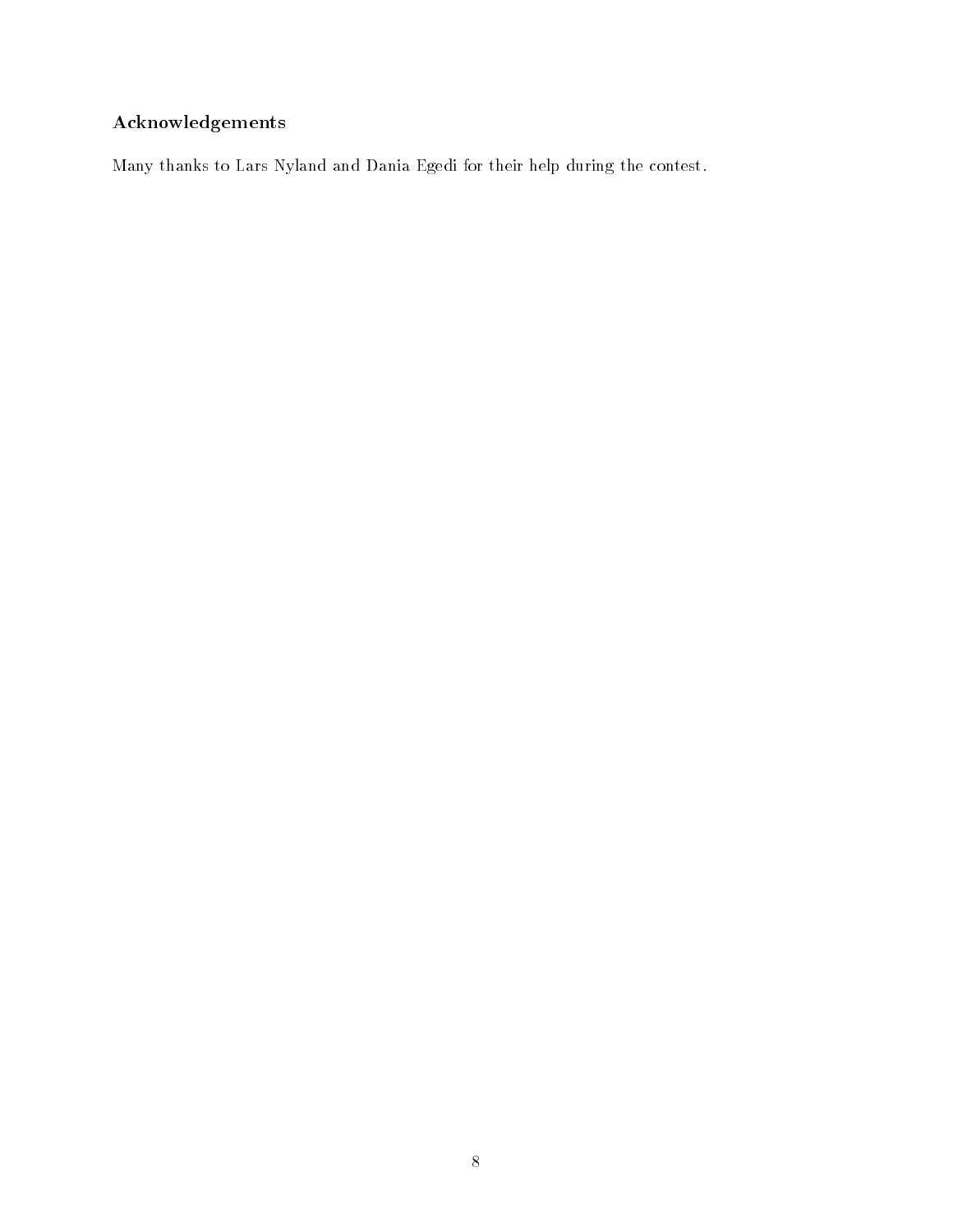

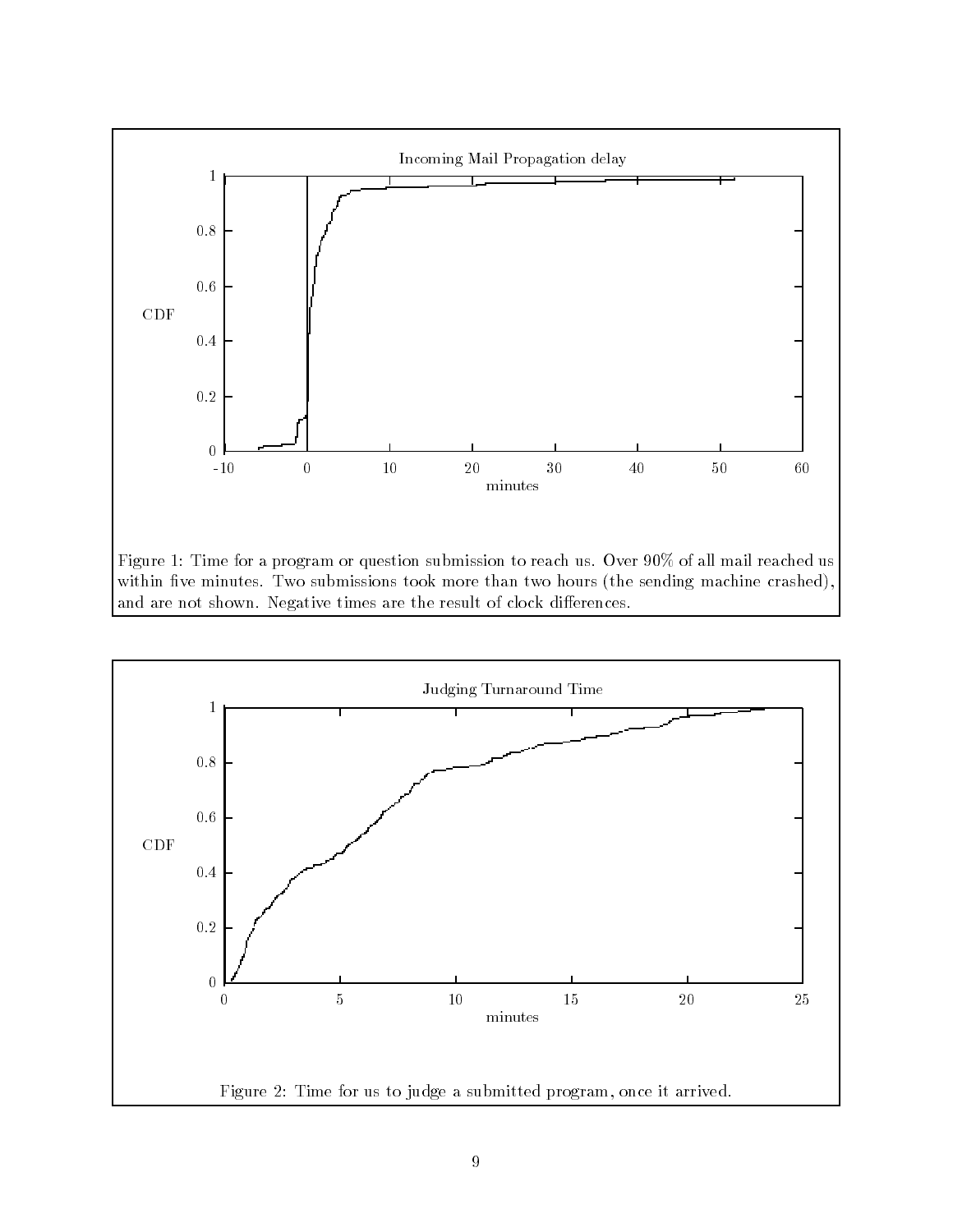#### $\mathbf{A}$ The problems

#### A.1 The  $3n + 1$  Problem

Consider the following algorithm

```
1. input n2. print n3. if n = 1 then STOP
\mathcal{L} is odd then the intervals of \mathcal{L} , and \mathcal{L}else nordiste ne en en de la poste de la poste de la poste de la poste de la poste de la poste de la poste de<br>Distribution de la poste de la poste de la poste de la poste de la poste de la poste de la poste de la poste d
6. GOTO 2
```
Given the input 22, the following sequence of numbers will be printed

22 11 34 17 52 26 13 40 20 10 5 16 8 4 2 1

It is conjectured that the algorithm above will terminate (when a 1 is printed) for any integral input value  $[1]$ . Despite the simplicity of the algorithm, it is unknown whether this conjecture is true. It has been verified, however, for all integers n such that  $0 < n < 1,000,000$  (and, in fact, for many more numbers than this.)

Given an input  $n$ , it is possible to determine the number of numbers printed before and including the finite printed for a given it this is called the cycle-thing of new motor channels are cycle-the cyclelength of  $22$  is  $16$ .

For any two positive integers i and j you are to determine the maximum cycle length over all integers between and including both  $i$  and  $j$ .

Number of teams attempting (submitting a possible solution to) this problem: 55. Number of teams solving this problem correctly: 40. Many teams had trouble when they incorrectly assumed  $i \leq j$ .

#### $\mathbf{A.2}$ The Blocks Problem

The problem is to parse a series of commands that instruct a robot arm in how to manipulate blocks that lie on a flat table. Initially there are n blocks on the table (numbered from 0 to  $n-1$ ) with block  $b_i$  adjacent to block  $b_{i+1}$  for all  $0 \leq i < n-1$  as shown in the diagram below:

The valid commands for the robot arm that manipulates blocks are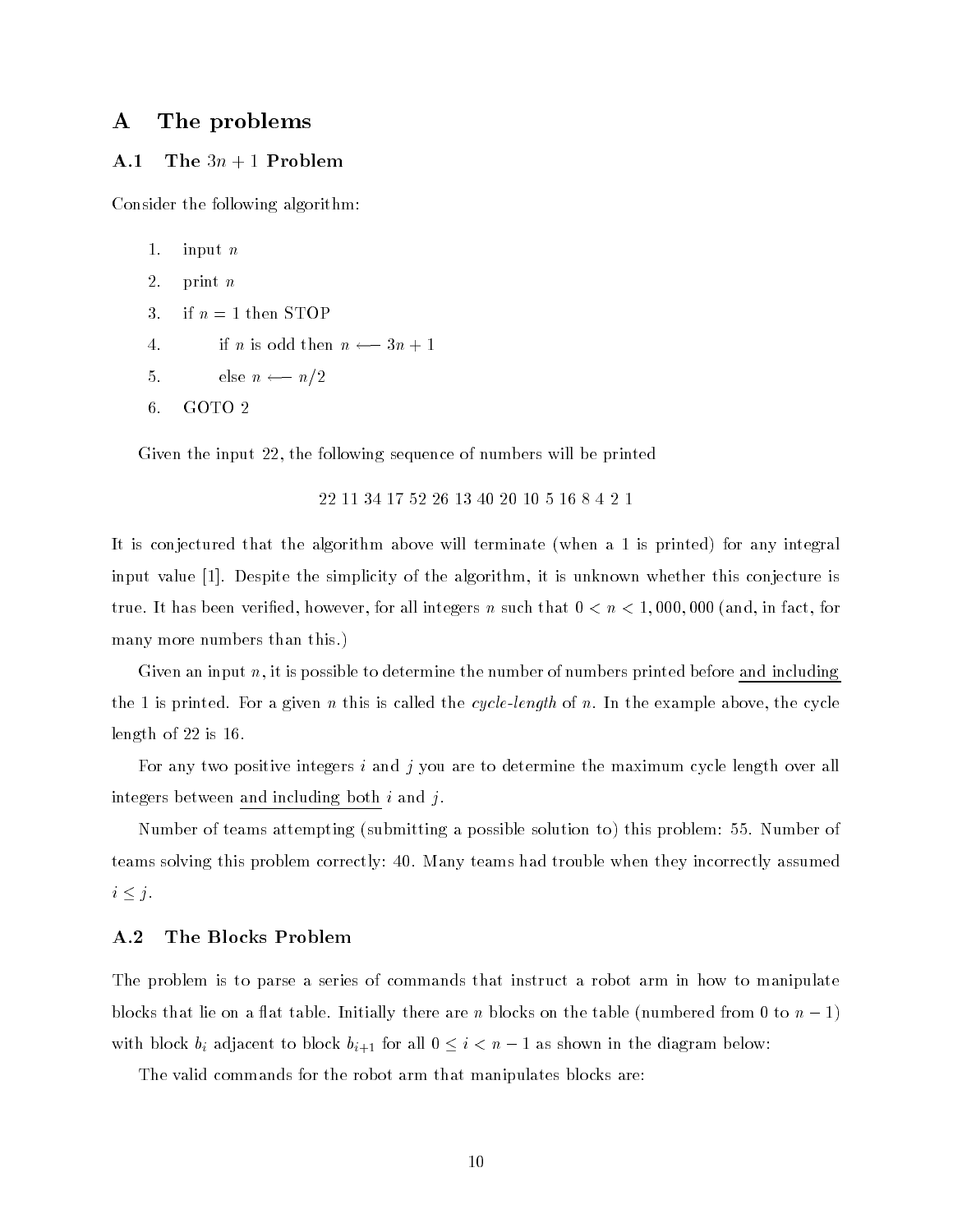|  | - |  |  | $\bullet\bullet\bullet$ | n- |  |
|--|---|--|--|-------------------------|----|--|
|--|---|--|--|-------------------------|----|--|

Figure 3: Initial Blocks World

 $\bullet$  move a onto b

where a and b are block numbers, puts block a onto block b after returning any blocks that are stacked on top of blocks  $a$  and  $b$  to their initial positions.

 $\bullet$  move a over b

where a and b are block numbers, puts block a onto the top of the stack containing block b, after returning any blocks that are stacked on top of block  $a$  to their initial positions.

 $\bullet$  pile *a* onto *b* 

where a and b are block numbers, moves the pile of blocks consisting of block  $a$ , and any blocks that are stacked above block  $a$ , onto block  $b$ . All blocks on top of block  $b$  are moved to their initial positions prior to the pile taking place. The blocks stacked above block  $a$  retain their order when moved

 $\bullet$  pile *a* over *b* 

where a and b are block numbers, puts the pile of blocks consisting of block a, and any blocks that are stacked above block  $a$ , onto the top of the stack containing block  $b$ . The blocks stacked above block a retain their original order when moved.

 $\bullet$  quit

terminates manipulations in the block world

Any command in which  $a = b$  or in which a and b are in the same stack of blocks is an illegal command. All illegal commands should be ignored and should have no affect on the configuration of blocks

Number of teams attempting this problem: 23. Number of teams solving this problem correctly: 18. Source:  $|2|$ .

#### $\mathbf{A}.3$ Ecological Bin Packing

Recycling glass requires that the glass be separated by color into one of three categories: brown glass, green glass, and clear glass. In this problem you will be given three recycling bins, each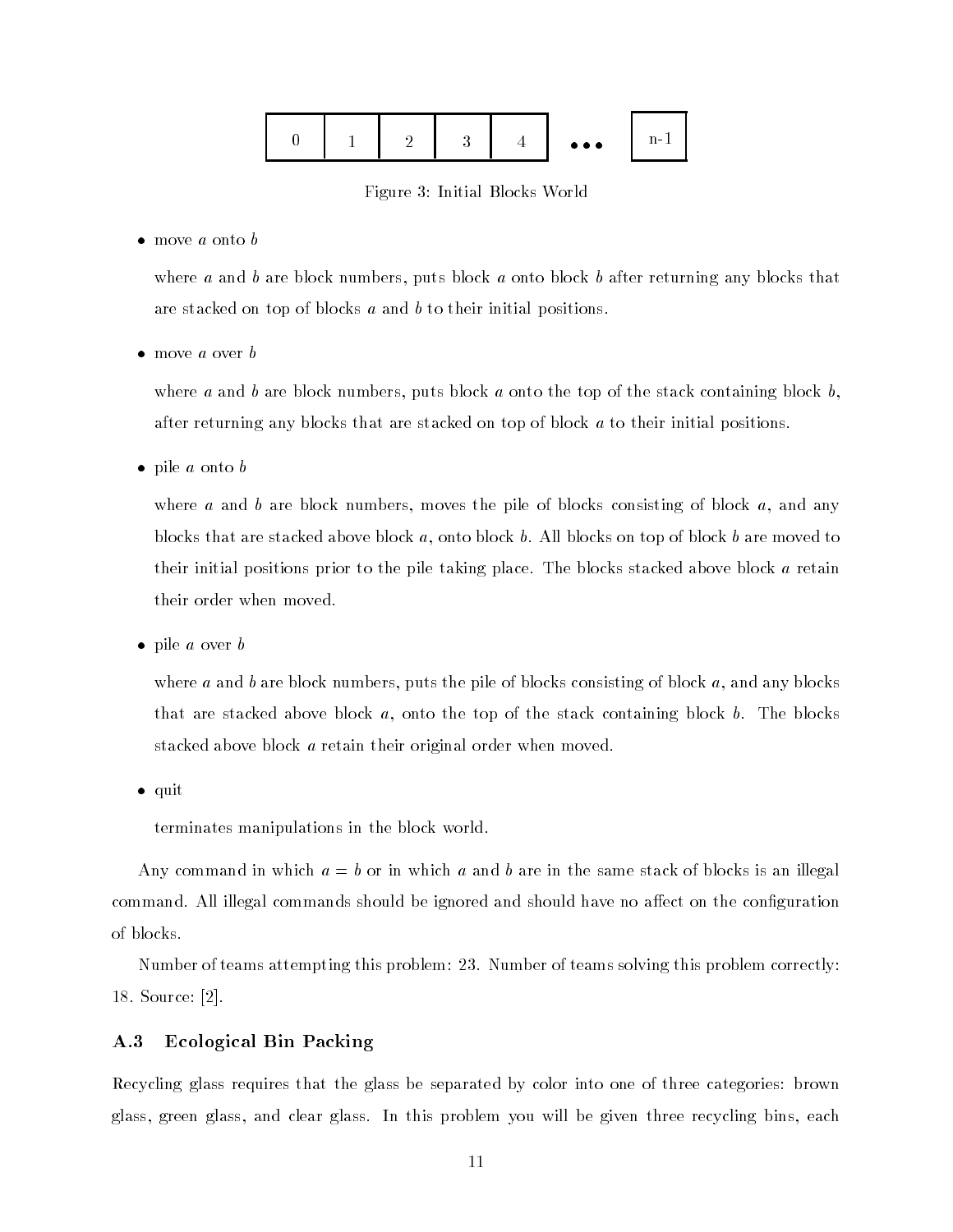containing a specified number of brown, green and clear bottles. In order to be recycled, the bottles will need to be moved so that each bin contains bottles of only one color

The problem is to minimize the number of bottles that are moved You may assume that the only problem is to minimize the number of movements between boxes

For the purposes of this problem, each bin has infinite capacity and the only constraint is moving the bottles so that each bin contains bottles of a single color

Number of teams attempting this problem: 42. Number of teams solving this problem correctly: 35.

#### $A.4$ Stacking Boxes

Consider an <sup>n</sup>dimensional box given by its dimensions In two dimensions the box might represent a box with length 2 units and width 3 units. In three dimensions the box  $(4,8,9)$  can represent a box  $4 \times 8 \times 9$  (length, width, and height). In 6 dimensions it is, perhaps, unclear what the box  $(4,5,6,7,8,9)$  represents; but we can analyze properties of the box such as the sum of its dimensions.

In this problem you will analyze a property of a group of <sup>n</sup>dimensional boxes You are to  $\alpha$  is a sequence that is a sequence of  $\alpha$  such that  $\alpha$  is a sequence of  $\alpha$  such  $\alpha$  by  $\alpha$  such that each box  $b_i$  nests in box  $b_{i+1}$   $(1 \leq i \leq k)$ .

 $\alpha$  . Therefore,  $\alpha_1, \alpha_2, \ldots, \alpha_n$  is not be rearranged in a box  $\alpha$  erg if  $\alpha_1, \alpha_2, \ldots, \alpha_n$  is the rearrangement of the  $d_i$  such that when rearranged each dimension is less than the corresponding dimension in box E. This loosely corresponds to turning box  $D$  to see if it will fit in box E. However, since any rearrangement suffices, box D can be contorted, not just turned. For example, the box  $D = (2,6)$ nests in the box  $E = (7,3)$  since D can be rearranged as  $(6,2)$  so that each dimension is less than the corresponding dimension in E

 $\mathcal{L}$  because  $\mathcal{L}$  as follows box  $\mathcal{L} = \{w_1, w_2, \ldots, w_n\}$ , we write  $\mathcal{L} = \{v_1, v_2, \ldots, v_n\}$  $\alpha_{\pi(1)}, \alpha_{\pi(2)}, \ldots, \alpha_{\pi(n)}$  and  $\alpha_{\pi(1)}, \alpha_{\pi(2)}, \ldots, \alpha_{\pi(n)}$  is in  $\alpha_{1}, \alpha_{2}, \ldots, \alpha_{n}$  in  $\alpha$  $\alpha_{\pi(i)}$   $\sim$   $\alpha_i$  for all  $\alpha_i$   $\alpha_i$   $\alpha_i$ 

Number of teams attempting this problem: 9. Number of teams solving this problem correctly:  $6.$  Source: [3].

#### $A.5$ Arbitrage

Arbitrage is the trading of one currency for another with the hopes of taking advantage of small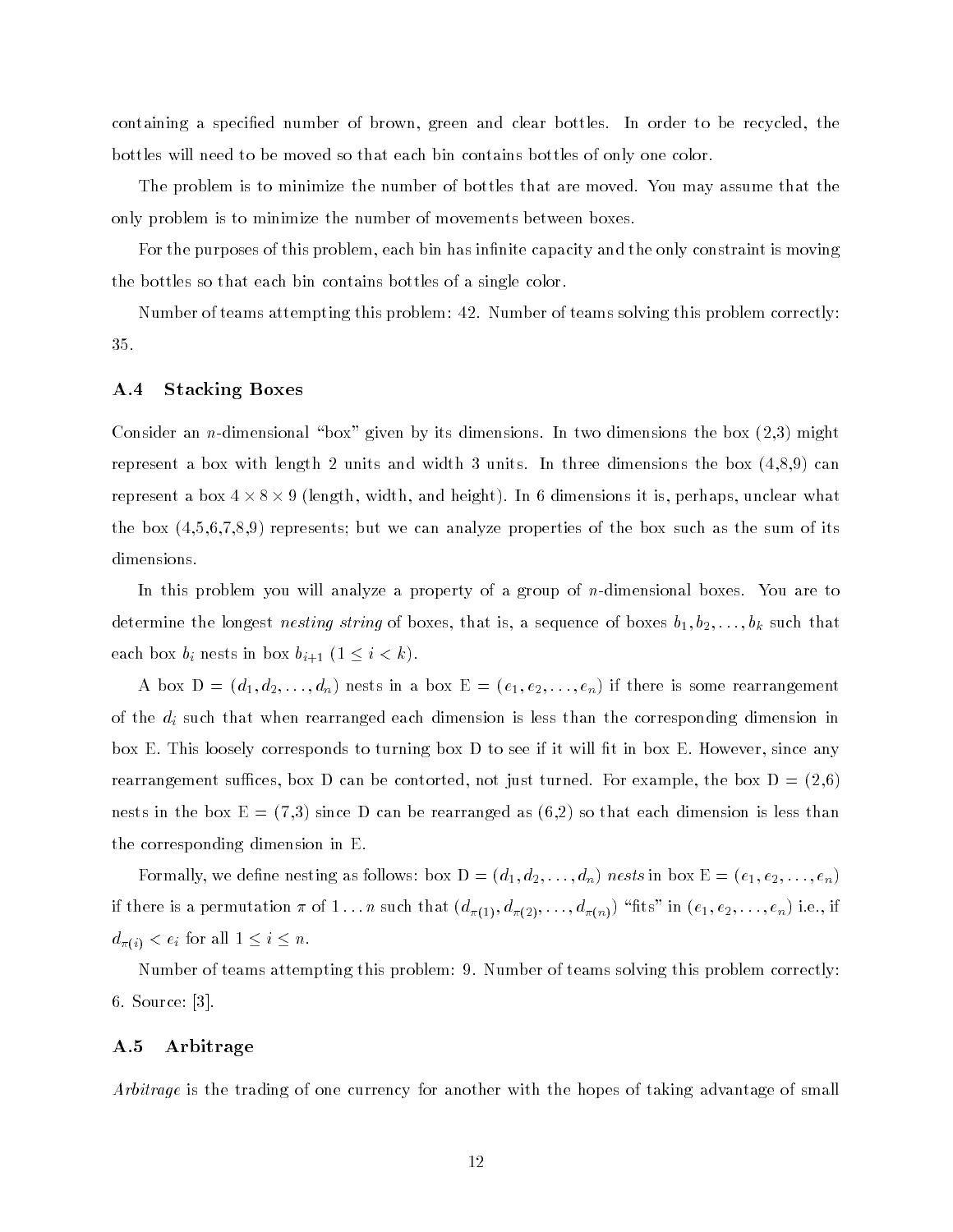differences in conversion rates among several currencies in order to achieve a profit. For example, if \$1.00 in U.S. currency buys 0.7 British pounds currency,  $\pounds$  1 in British currency buys 9.5 French francs, and 1 French franc buys  $0.16$  in U.S. dollars, then an arbitrage trader can start with  $$1.00$ and earn  $1 \times 0.7 \times 9.5 \times 0.16 = 1.064$  dollars thus earning a profit of 6.4 percent.

You will write a program that determines whether a sequence of currency exchanges can yield a profit as described above, given a table of exchange rates.

To result in successful arbitrage, a sequence of exchanges must begin and end with the same currency but any starting currency may be considered

Number of teams attempting this problem: 8. Number of teams solving this problem correctly: 1. Source:  $[4]$ .

#### $\mathbf{A.6}$ The Skyline Problem

You are to design a program to assist an architect in drawing the skyline of a city given the locations of the buildings in the city To make the problem tractable all buildings are rectangular in shape and they share a common bottom (the city they are built in is very flat). The city is also viewed as two dimensional in statung is specified space ordered triple  $\{H_i\}_{i=1}$  where  $H_i$  and  $R_i$  are left and right coordinates, respectively, of building  $i$  and  $H_i$  is the height of the building. In the diagram below, the buildings shown on the left are from the triples

 $(1, 11, 5), (2, 6, 7), (3, 13, 9), (12, 7, 16), (14, 3, 25), (19, 18, 22), (23, 13, 29), (24, 4, 28).$ 

The skyline, shown on the right, is represented by the sequence:

 $(1, 11, 3, 13, 9, 0, 12, 7, 16, 3, 19, 18, 22, 3, 23, 13, 29, 0)$ 

This represents the positions encountered while tracing the skyline from left to right, alternating  $x$  and  $y$  values.

Number of teams attempting this problem: 36. Number of teams solving this problem correctly: 18. Source: [5].

### References

- [1] Also known as Ulam's problem (although he apparently did not invent it). This is part of computer science folklore, and appears in many books.
- [2] Clancy and Harrison, Spring 1990. Modified from a programming assignment in CS 60C, University of California at Berkeley